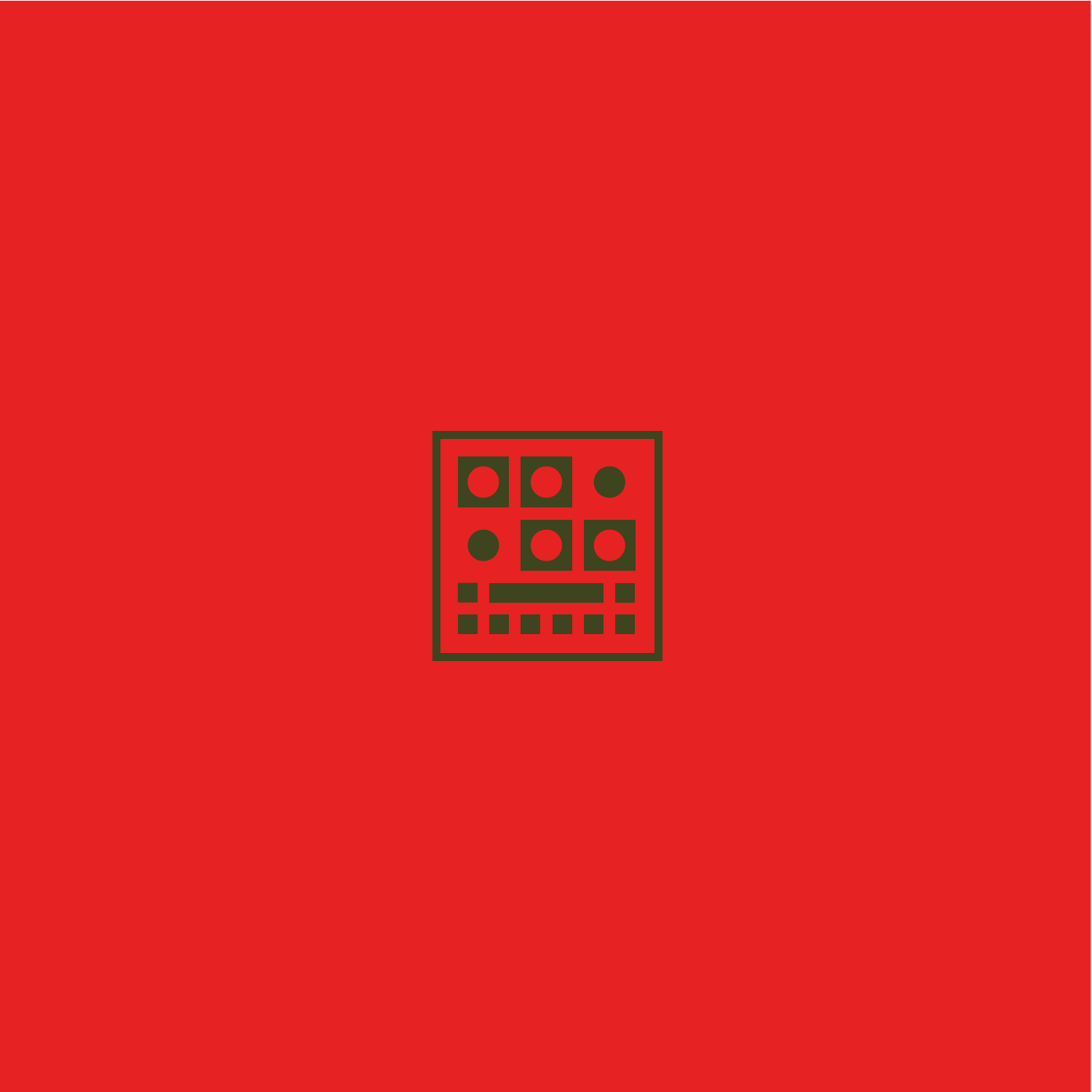## **BOUM USER MANUAL**

**Safety warnings and recommendations**

Do not eat BOUM. Before using BOUM, make sure to read all the instructions below, and this User Manual. BOUM has some openings on its enclosure and 4 adhesive feet for cooling purpose. To ensure sufficient cooling, do not obstruct the openings and/or remove the adhesive feet. BOUM should be connected to the included AC adaptor or a power supply of the type described in this manual. Do not place things on the top of the AC adaptor which could prevent normal cooling. If your BOUM is unused for a long period of time, disconnect the AC adaptor from the outlet. BOUM, in combination with an external amplification system or headphones, may generate a high sound level, which could potentially damage your ears. Do not operate BOUM for a long period of time at a high volume level. It's safer to keep reasonable levels and start with low volume. Do not expose BOUM and its AC adaptor to rain, moisture, dust, sand or dirt. Do not pour liquids into BOUM. Never use or store BOUM near water, for example sea, swimming pool, bathtub, kitchen or bathroom sink. BOUM should be located away from high temperatures (> 35 degrees C), for example direct sunlight in a closed vehicle, radiators, heat registers, stoves or other heat sources. Only clean BOUM with a soft, dry cloth. Do not apply any liquids or alcohol. Do not apply excessive vibration forces to BOUM, do not drop it and always transport it in its original packaging or in shock absorbing material. Never climb on top of, nor place heavy objects on BOUM. Some parts of BOUM are fragile (such as the housing and some electronic components), so dropping it might damage your BOUM. Repair work resulting from dropped BOUM is not covered by the normal warranty of the product. Do not leave

small children alone with BOUM, and do not let them use BOUM unless they are capable of following all the rules for the safe operation of BOUM. Do not open (or modify in any way) BOUM or its AC adaptor. There are no userserviceable parts inside. Refer all servicing to qualifed personnel only. If you think your BOUM needs repair, you can send us an e-mail at : support@otomachines.com.

#### **Warranty**

BOUM is sold with one year full warranty. This warranty covers all malfunctions that may occur from normal use, and does not cover damage due to abuse, faulty connections or operation under other than specifed conditions. Warranty is void when serial number is unreadable, when the device is repaired by unauthorized persons, opened, or tampered with in any way, or if the product was not sold to the end-user through an authorized dealer or the OTO Machines website. This warranty is limited to replacement or repair of the product. The unit can only be returned for repair after agreement from OTO Machines. Customer covers shipping costs of faulty BOUM to OTO Machines and OTO Machines covers shipping costs back to customer.

#### **Disposal**

The trash can symbol indicates that your product must be disposed of properly according to local laws and regulations.

#### **Warning on epilepsy**

A very small percentage of individuals may experience epileptic seizures or blackouts when exposed to certain light patterns or flashing lights. If you have an epileptic condition or have had seizures of any kind, consult your physician before using BOUM.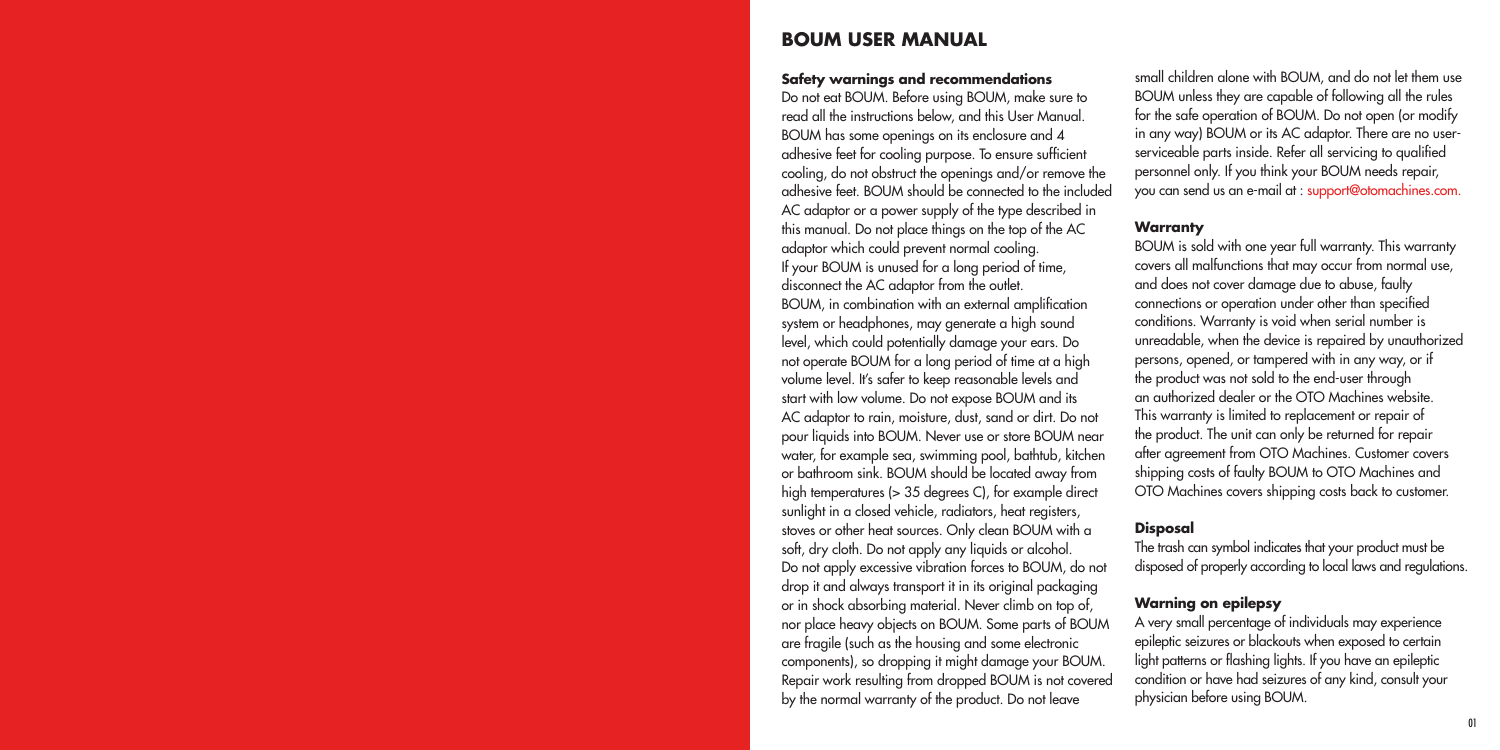## **TABLE OF CONTENTS**

| <b>Presentation - Features</b>       | Page 03 |
|--------------------------------------|---------|
| Front panel - Rear panel             | Page 04 |
| <b>Diagram</b>                       | Page 06 |
| <b>Compressor pot</b>                | Page 07 |
| <b>Setup examples</b>                | Page 08 |
| <b>Parameters</b>                    | Page 09 |
| <b>In Gain</b>                       | Page 10 |
| <b>Attack</b>                        | Page 11 |
| <b>Release</b>                       | Page 12 |
| Lo Cut                               | Page 13 |
| <b>Disto</b>                         | Page 14 |
| <b>Gate - Sidechain</b>              | Page 15 |
| Display mode - Local mode            | Page 16 |
| <b>Presets - Recall - Save</b>       | Page 17 |
| <b>Factory Presets</b>               | Page 18 |
| <b>Memory protect</b>                | Page 19 |
| <b>MIDI</b>                          | Page 19 |
| <b>Program Change list</b>           | Page 21 |
| <b>MIDI control of the sidechain</b> | Page 21 |
| <b>MIDI CC list</b>                  | Page 22 |
| VU meter / Gain reduction display    | Page 23 |
| <b>Note about noise</b>              | Page 24 |
| <b>Specifications - Reset</b>        | Page 25 |
| <b>Shortcuts summary</b>             | Page 26 |
|                                      |         |

## **PRESENTATION**

Congratulations and thank you for purchasing BOUM !

BOUM is a full analog stereo warming unit, combining an easy-to-use compressor, a versatile distortion generator and a smooth hi cut filter. BOUM is the perfect tool when you need to add warmth, thickness, and character to your sounds, but also apply severe distortion and extreme compression treatments.

BOUM is based on an original and unique circuit, including the following stages :

INPUT GAIN : boost your signal up to +18db to adapt BOUM to various signal levels, and also improve the distortion content and the compressor sensitivity.

COMPRESSOR : with a single knob, control the 3 essential parameters of a compressor, threshold, ratio and makeup gain, without thinking about how a compressor works ! The ratio ranges from 1:1 (no compression) to inf. :1 (limiter), but also negative compression up to 1: -1 ! 6 different attack and release times are available for fne tuning.

LO CUT FILTER : attenuate the distortion content of the bass frequencies with this 6 dB/octave lo cut flter, making your distorted sound easier to mix with the original one.

DISTORTION GENERATOR : choose one of the 4 different distortion circuits :

- BOOST : soft clipping amplifier, perfect for subtle harmonic enhancement.

- TUBE : asymmetrical tube distortion emulator based on MOSFET technology. Generate mostly a second harmonic distortion.

- FUZZ : symmetrical hard clipping ampli fer, similar to an overdriven mixer preamp.

- SQUARE : pure square wave generator based on a comparator. The ultimate fuzz !

HI CUT FILTER : soften the high frequencies with this smooth and musical 12 dB/octave hi cut flter.

NOISE GATE : remove the noise coming from the different treatments, or use it for interesting chopping effects.

All these analog effects are packaged in a compact format, with 36 user presets and full MIDI control. BOUM will give you a wide range of compression, distortion and fltering effects, ranging from subtle harmonic enhancement to an insane square distortion, and everything in between !

## **FEATURES**

- Analog signal path and sidechain
- One knob compressor (Ratio 1:1 to 1: -1) with attack & release parameters
- 4 distortions : Boost, Tube, Fuzz and Square
- Variable Hi Cut Filter, 12 dB/oct. from 20 kHz to 20 Hz
- Gate with threshold up to 0 dB for production purposes
- Input Gain up to +18 dB
- Lo Cut Filter : Flat, 75 Hz, 150 Hz, 300 Hz
- 36 user presets
- MIDI input : BOUM responds to CCs, Pgm Change, Note
- Nice and simple user interface via 16 white LEDs
- Rugged steel enclosure
- Neutrik® jack connectors
- Power supply included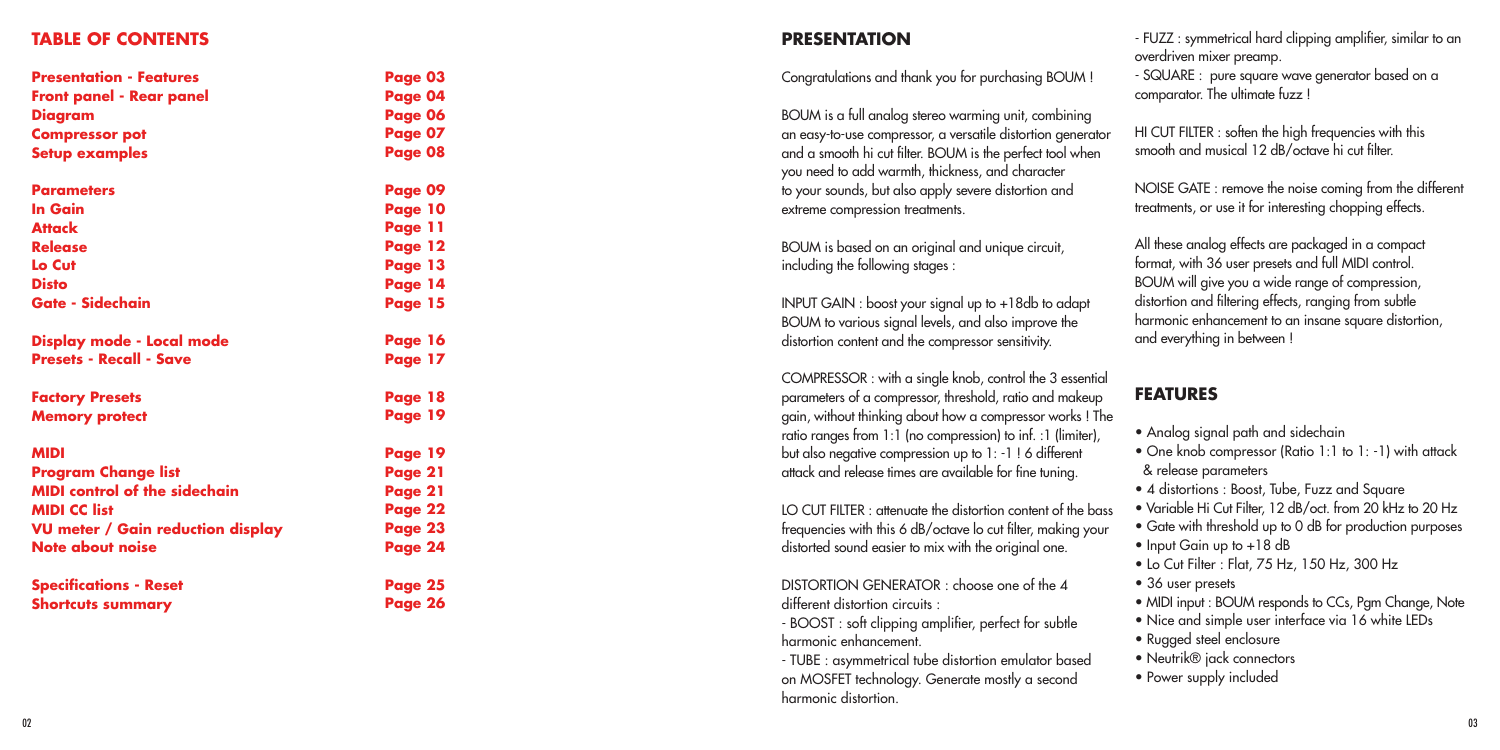

- **01 COMPRESSOR.** Sets 3 parameters of the compressor with 1 knob (cf p. 7)
- **02 DRIVE.** 0 to 55 dB (depending on the disto type)
- **03 MIX.** Mix between the dry and wet sound
- **04 DATA.** Sets the selected parameter (cf p. 9)
- **05 HI CUT.** 12 dB/octave non resonant Hi Cut Filter (from 20 kHz to 20 Hz)
- **06 LEVEL.** Sets the level of the whole audio path for the wet signal
- **07 ACTIVE.** Turns the effect on or off (when it's off, Boum is bypassed)
- **08 LEDS.** Display the parameters, presets, midi settings and other info
- **09 PRESET.** Save and Recall presets
- **10 FUNCTION KEYS.** Enable access to the parameters (cf p. 10 to 15)
- **11 POWER SUPPLY INPUT.** 15 Volts DC 0.5 Amps, center positive
- **12 MIDI IN.** Midi input
- **13 OUT R.** Right output. Unbalanced 1/4" jack
- **14 OUT L.** Left output. Unbalanced 1/4" jack
- **15 IN R.** Right input. Unbalanced 1/4" jack
- **16 IN L/MONO.** Left or mono input. Unbalanced 1/4" jack
- **17 SIDECHAIN INPUT.** 1/8'' mono jack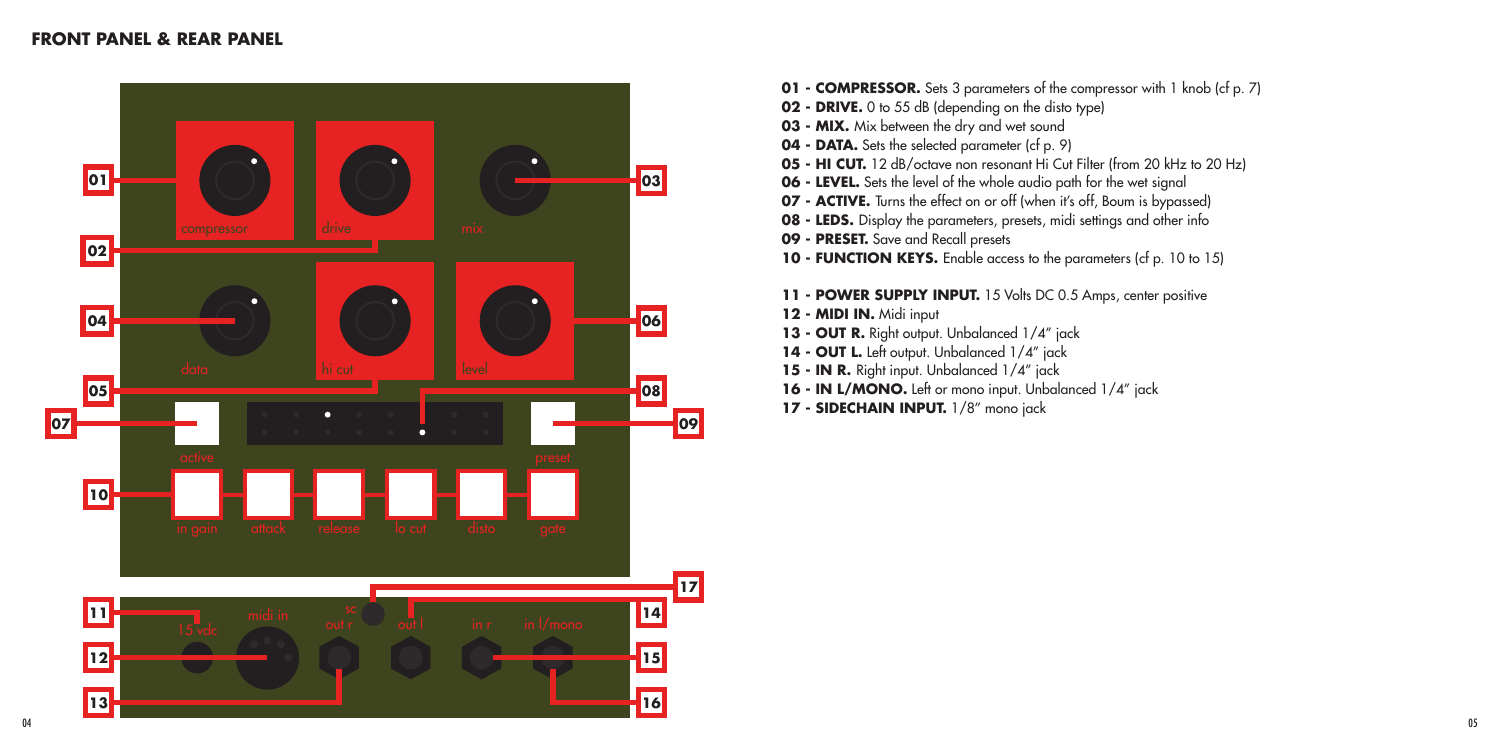

## **COMPRESSOR POT**

The COMPRESSOR pot sets the 3 essential parameters of a compressor : Threshold, Ratio, and Makeup.

**Threshold** is the point at which the compressor begins to react. A signal below this threshold won't be affected by the compression process, and a signal above the threshold will be compressed. Threshold of the BOUM compressor varies between -30 and -15 dB, depending on the position of the COMPRESSOR pot.

**Ratio** determines the intensity of the compression effect, and is expressed by the relation in dB between the input and the output signals. For instance a ratio of 10:1 means that a 10 dB increase above the threshold at the input will lead to a progression of only 1 dB at the output. Therefore the dynamic range of the input signal is attenuated at the compressor output.

A 1:1 ratio is equivalent to no compression. A ∞:1 ratio is called a limiter because the output level stays constant when the input signal rises above the threshold.

1:-1 is a kind of over compression since a progression of 1 dB at the input above the threshold will lead to an attenuation of 1 dB at the output. The more the input signal rises above the threshold, the more the output signal is lowered. This kind of ratio can create dynamic reversal effects.

**Makeup** is the output amplifier gain and compensates for the level loss generated by the compressor action. With BOUM, you don't have to know how to set these 3 parameters, you just have to turn the COMPRESSOR pot for more or less compression !

Here is a layout of the ratios :

#### **PROTECT YOUR EARS !**

BOUM, in combination with an external amplification system or headphones, may generate a high sound level, which could potentially damage your ears.

Do not operate BOUM for a long period of time at a high volume level. It's safer to keep reasonable level and start with low volume.

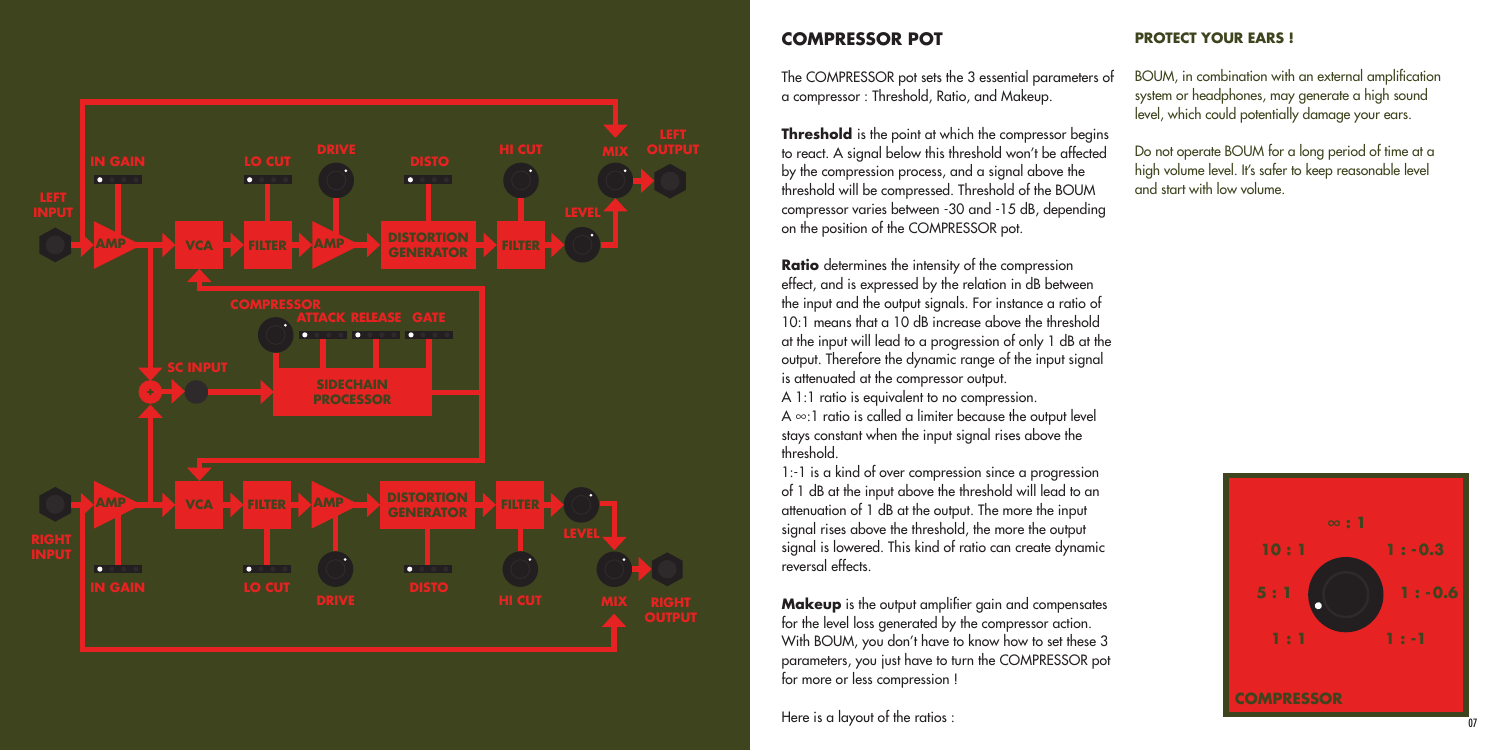## **SETUP EXAMPLES**



**2. Auxiliary**



NOTE : turn the MIX pot to its maximum position (clockwise)

## **PARAMETERS**

In Gain, Attack, Release, Lo Cut, Disto and Gate. Each function key gives you access to a parameter.

You can modify this parameter with the DATA pot.

To exit parameter selection press the function key again.

**1.** In Gain : sets the gain of the input buffer. It is the frst stage of the circuit.

**2.** Attack : sets the attack time of the compressor.

**3.** Release : sets the release time of the compressor.

**4.** Lo Cut: a 6 dB/octave lo cut filter, located after the compressor and before the distortion generator.

**5.** Disto: selects one of the 4 distortion circuits.

**6.** Gate : a noise gate that can also be used for chopping effects.

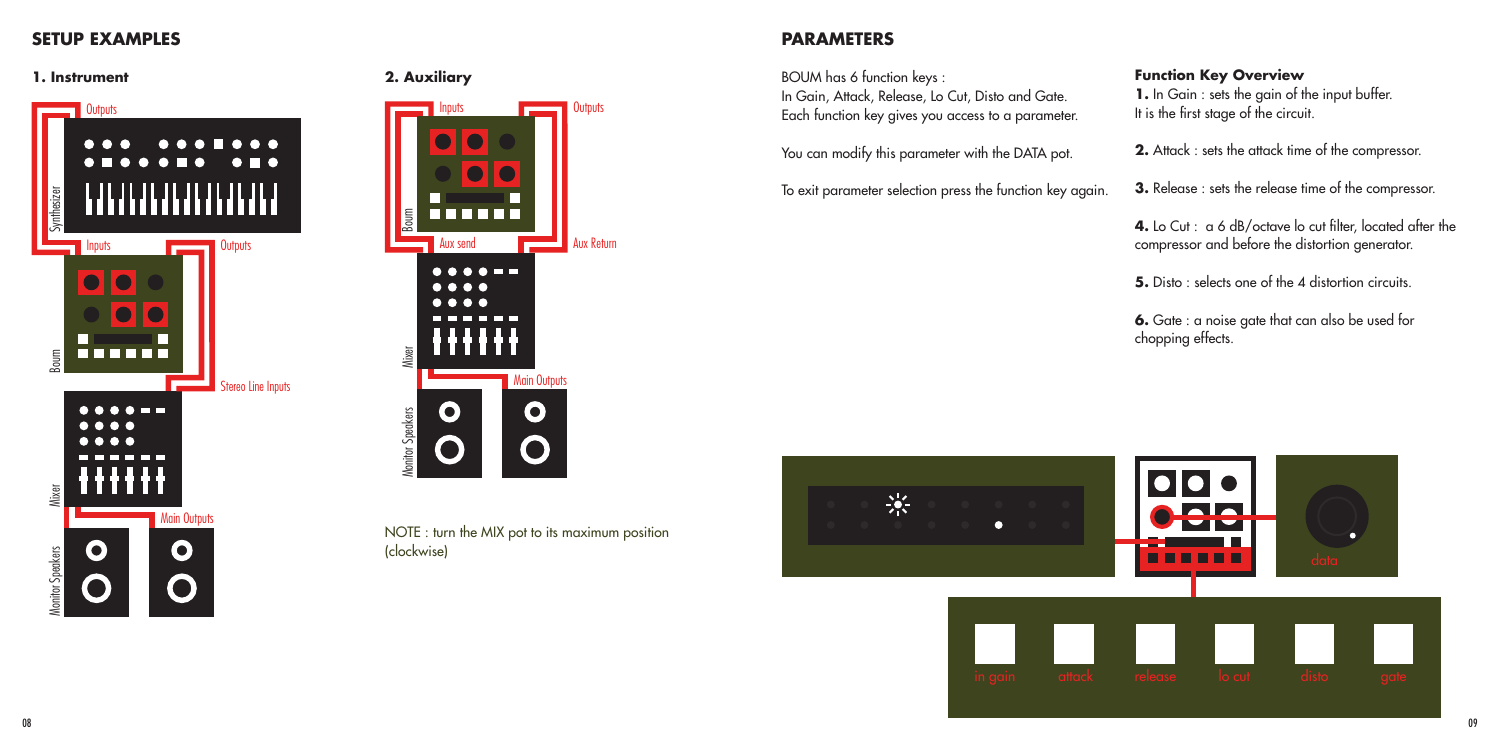# **IN GAIN**

This is the first stage of the circuit. Raising the input gain also raises the compressor sensitivity.

## **ATTACK**

Sets the attack time of the compressor.



a u u u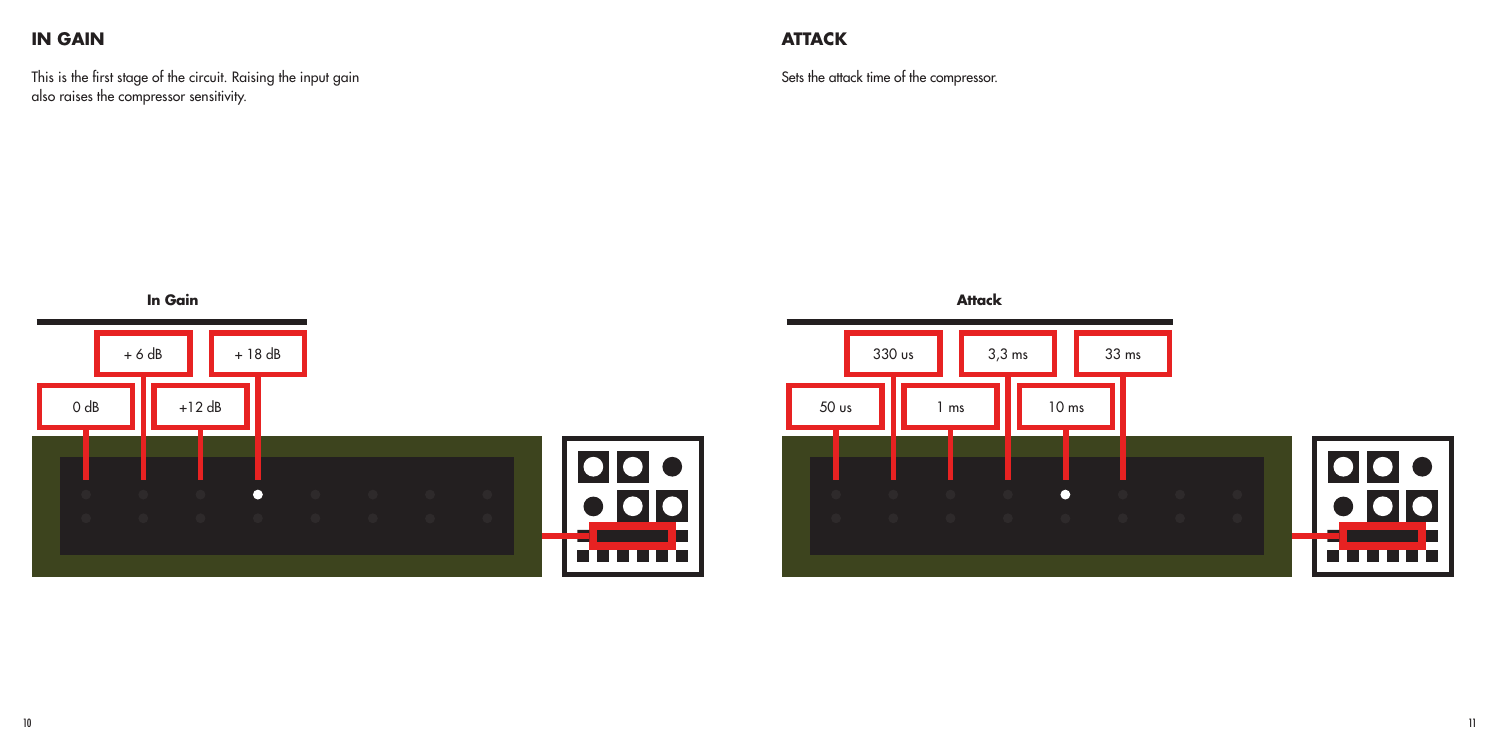## **RELEASE**

Sets the release time of the compressor.

## **LO CUT**

This 6 dB/octave Lo Cut filter is located before the distortion. It can help make your distorted sound easier to mix with the original one.

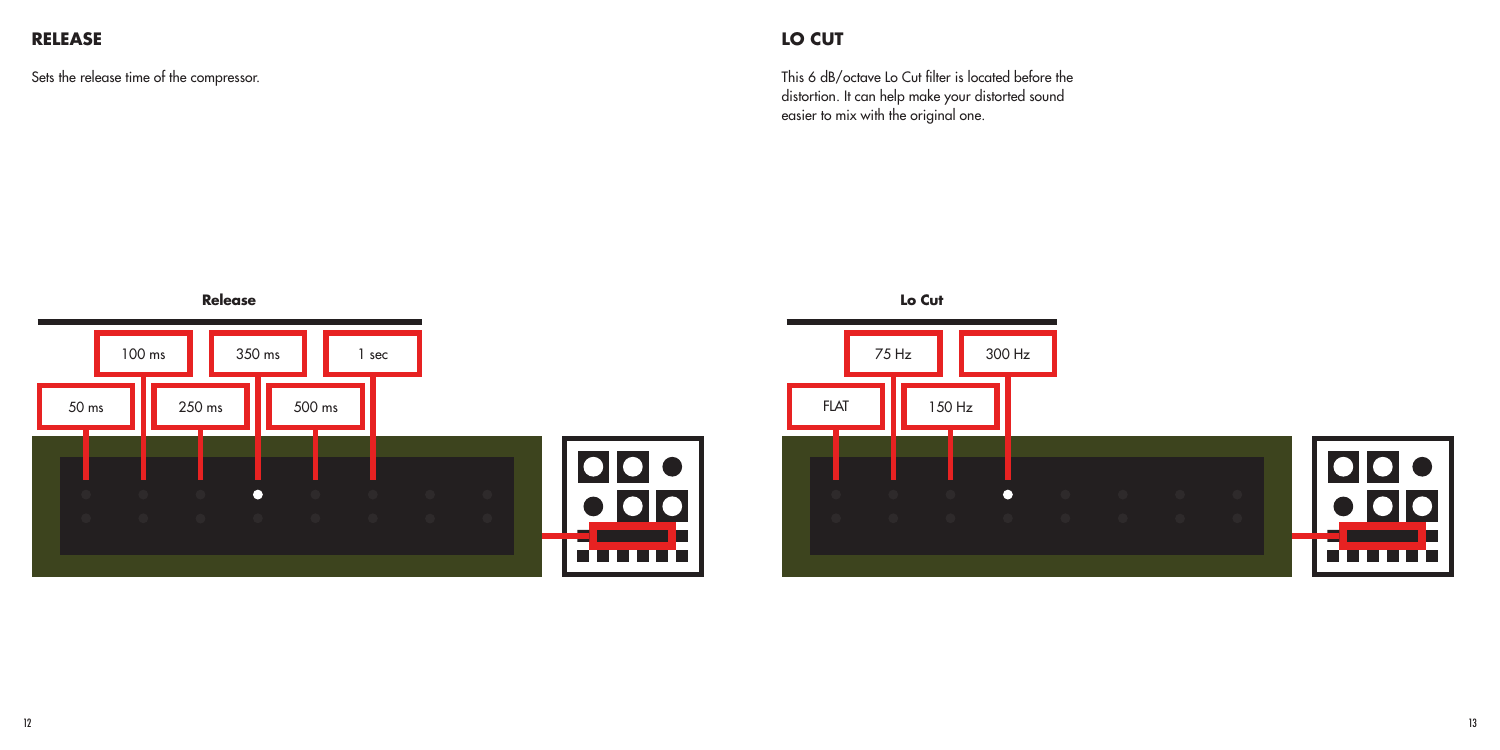## **DISTO**

Selects one of the 4 different distortion circuits.

**Boost** : Soft clipping amplifier. **Tube :** Emulates the sound of an asymmetrical tube amp distortion. **Fuzz** : Symmetrical hard clipping amplifier. **Square** : Pure square wave distortion, based on a comparator circuit.

## **GATE**

Actives a noise gate with several thresholds. Thresholds above -40 dB let you create a chopping effect.

IMPORTANT NOTE ABOUT SIDECHAIN : When a signal is connected to the sidechain (SC) input and the Gate parameter is not set to « OFF », the SC input becomes a gate trigger input. This means that when a signal is present at the SC input, the gate is opened (the wet sound of BOUM is on). With no signal at the SC input, the gate is closed (the wet sound of BOUM is muted). If you want the sidechain input to control the compressor the normal way, set the Gate parameter to « OFF ». The Compressor pot will control the intensity of SC signal used for the compression.

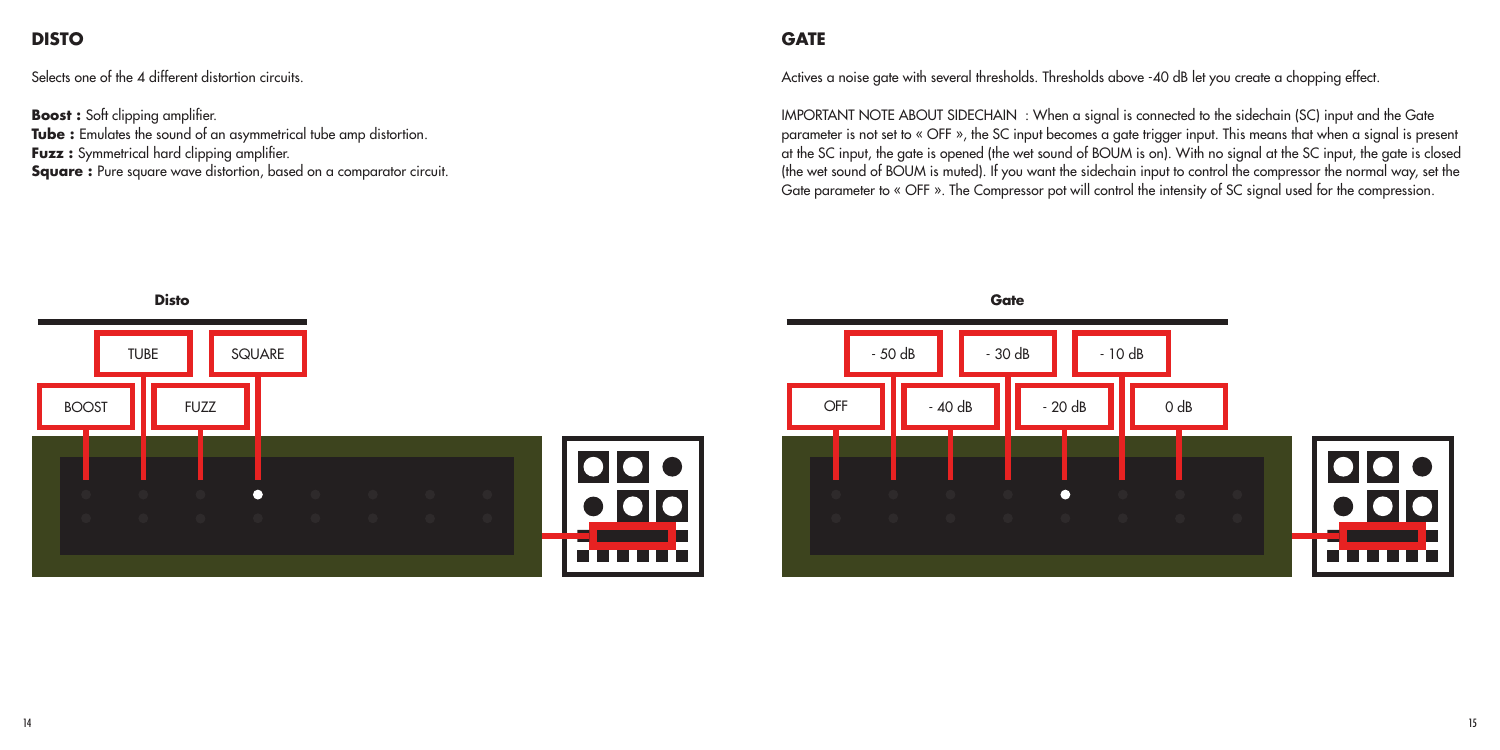## **DISPLAY MODE**

When no parameter is selected, you can choose what the screen will display.

To change the DISPLAY mode, press and hold the ATTACK function key for at least 2 seconds. The ATTACK function key and one of the following LEDs will flash to indicate the current Display mode :

Led 1. Off mode. The screen will display nothing. Led 2. Vu meter / Gain reduction mode. The 8 LEDs of the upper line act as a signal input VU-meter. The 8 LEDs of the lower line display the gain reduction of the compressor (cf p. 23).

Led 3. Preset mode. The 16 LEDs show the current preset and bank number (cf p. 17).

You can change the Display mode with the DATA pot.

To exit the Display mode settings, wait for 10 seconds or press the ATTACK function key.

## **LOCAL MODE (MIX)**

Each Preset contains its own Mix value. Sometimes it can be useful to load a preset while keeping the current Mix settings.

To change the Local mode, press and hold the RELEASE function key for at least 2 seconds. The RELEASE function key and one of the following LEDs will flash to indicate the current Local mode :

Led 1. Preset mode. The Mix value is loaded. **Led 2.** Local mode. The Mix value from the loaded preset is ignored and the current Mix value is used.

You can change the Local mode with the DATA pot.

To exit the Local mode settings, wait for 10 seconds or press the RELEASE function key.



## **PRESETS**

BOUM has 36 presets; 6 banks of 6 presets each. The upper line of LEDs (1 to 6) indicates the bank. The lower line of LEDs (9 to 14) indicates the preset.

#### **Recall a preset**

Press the PRESET switch. The PRESET switch lights up and one of the upper line LEDs blinks. Press one of the 6 switches (from IN GAIN to GATE) to select a bank. Then one of the lower line LEDs blinks. Press one of the 6 switches (from IN GAIN to GATE) to select a preset. Your preset is loaded.

#### **Save a preset**

Press the PRESET switch for 2 seconds. The PRESET switch flashes to indicate you are in Save mode. One of the upper line LEDs blinks. Press one of the 6 switches (from IN GAIN to GATE) to select a bank. Then one of the lower line LEDs blinks. Press one of the 6 switches (from IN GAIN to GATE) to select a preset.

All the parameters and pot positions are now saved in the selected preset.

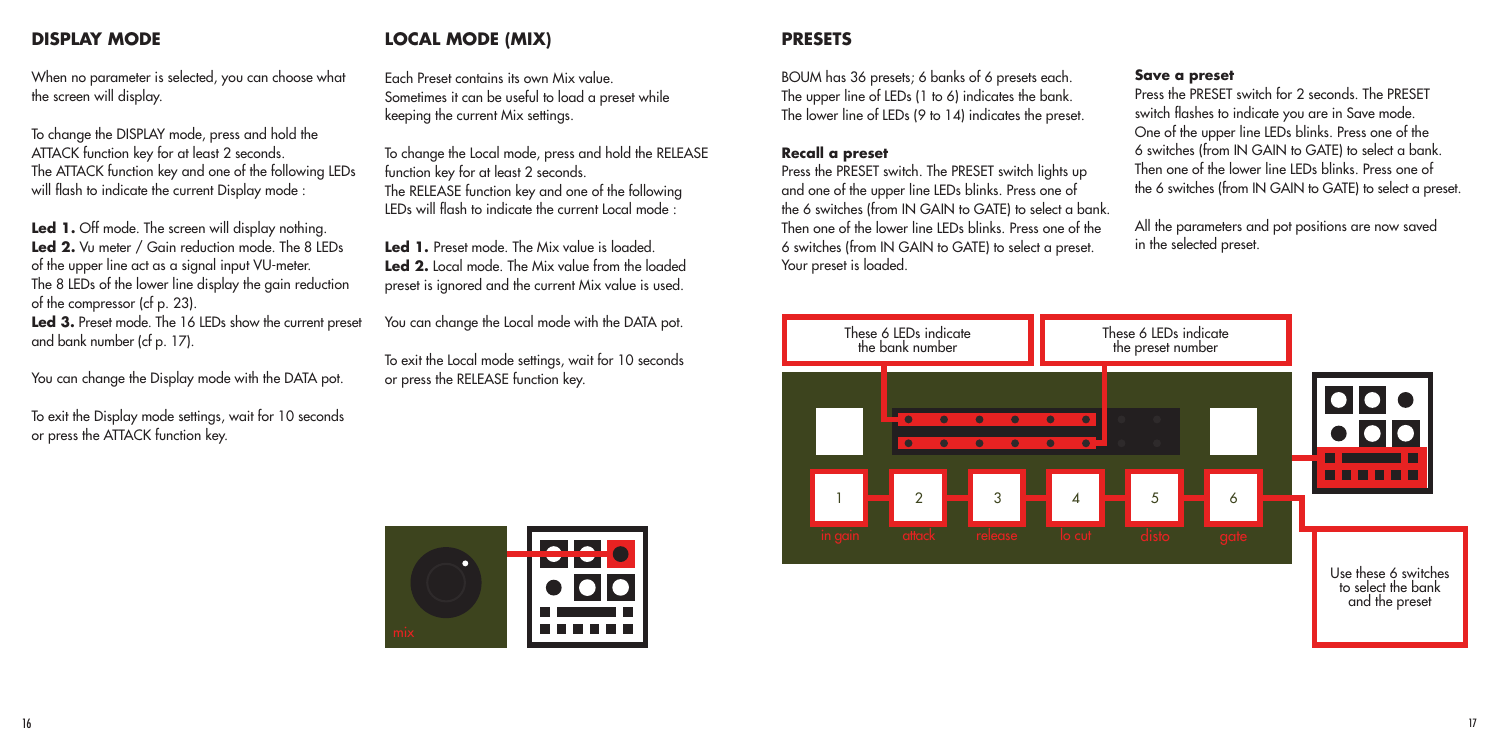## **EXIT WITHOUT LOADING OR SAVING A PRESET**

If you press the PRESET switch before selecting the bank or the preset, the preset won't be loaded or saved. You can also wait 10 seconds.

## **POTENTIOMETERS POSITION**

Once you recall a preset, the physical position of a pot may not be the same as in the preset. To prevent a sudden jump of volume when you turn a pot, the preset value will reach the pot value with a smooth fade.

#### **Table 1 : Factory Presets list**

| Fatter, Higher, Stronger | $\cdot$ .2          | ∴ ا                         | l .4       | 1.5          | .6        |
|--------------------------|---------------------|-----------------------------|------------|--------------|-----------|
|                          | Give it a triode    | <b>Buzz Tone</b>            | Tube comp  | Drum Reverse | Be square |
| 2.1                      | 2.2                 | 2.3                         | 2.4        | 2.5          | 2.6       |
| Ural exciter             | <b>Broken Radio</b> | <b>Transient Expression</b> | I'm Crispy | Scissors     | Boum Box  |

## **FACTORY PRESETS**

The first 2 banks are filled with 12 factory presets. These 12 factory presets are listed on table 1.

## **MEMORY PROTECT**

You can prevent overwriting your presets with the Memory Protect function. Press PRESET and GATE switches and hold them for at least 2 seconds. The PRESET and GATE switches, and one of the following LEDs will flash to indicate the current Memory Protect mode :

Led 1. OFF. The memory is not protected. Led 2. ON. The memory is protected and you cannot save presets. If you attempt to save a preset, LEDs 1 to 6 and 9 to 14 will fash briefy to indicate that memory is protected.

You can now change the memory protect mode with the DATA pot.

To exit the Memory Protect setting, wait for 10 seconds or press the PRESET or the GATE switch.

Channel **Channel** PGM map



The MIDI settings menu gives you access to the following functions :

- MIDI Channel selection
- MIDI Filters
- Program Change map

To access the MIDI menu, press the ACTIVE switch while pressing the PRESET switch.

The IN GAIN, ATTACK and RELEASE switches flash. Press any of these switches to access the corresponding sub-menu.

## **1. CHANNEL**

One of the 16 LEDs will fash and display which channel is selected. You can select a MIDI channel by turning the DATA pot.

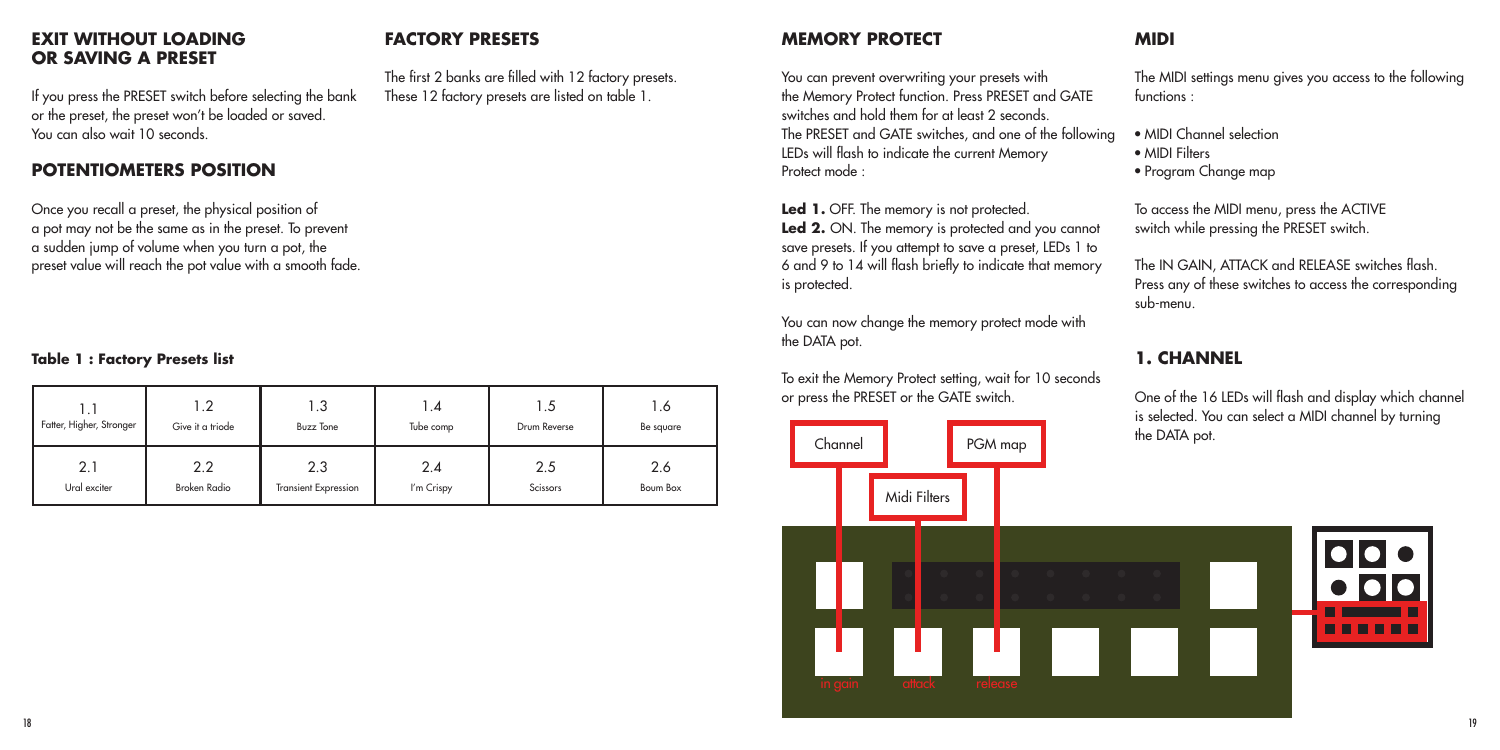## **2. MIDI FILTERS**

#### **3. PGM CHANGE MAP**

One of the IN GAIN, ATTACK or RELEASE switch is lit (the flter is off, BOUM will accept the corresponding MIDI message) or flashing (the filter is on, BOUM will ignore the corresponding MIDI message).

The 3 MIDI FILTERS are :

- **1.** Continuous Controllers (IN GAIN switch) **2.** Program Change (ATTACK switch)
- **3.** Note (RELEASE switch). cf. p. 21

To activate or deactivate a filter, press the corresponding switch.

BOUM has 36 presets and MIDI Program Change messages have 128 values. You can associate any BOUM preset to any Program Change message number.

When the PGM Change Map sub-menu is selected, send a Program Change message from your computer, sequencer or any MIDI device. As soon as BOUM receives a Program Change message, it will give you access to a preset selection menu (same as "Recall a preset" cf p. 17).

#### **Reset Program Change map**

If you press DISTO and GATE switches simultaneously while you are in the PGM CHANGE MAP sub-menu, the Program Change map will be reset (cf Table 2).

To exit the MIDI menu, press the ACTIVE or the PRESET switch.



## **Table 2 : Default Program Change list**

| <b>Preset</b> | <b>PGM Chge Nr</b>   | <b>Preset</b> | <b>PGM Chge Nr</b>   | <b>Preset</b> | <b>PGM Chge Nr</b> |
|---------------|----------------------|---------------|----------------------|---------------|--------------------|
| 1.1           | $1 - 37 - 73 - 109$  | 3.1           | $13 - 49 - 85 - 121$ | 5.1           | $25 - 61 - 97$     |
| 1.2           | $2 - 38 - 74 - 110$  | 3.2           | $14 - 50 - 86 - 122$ | 5.2           | $26 - 62 - 98$     |
| 1.3           | $3 - 39 - 75 - 111$  | 3.3           | $15 - 51 - 87 - 123$ | 5.3           | $27 - 63 - 99$     |
| 1.4           | $4 - 40 - 76 - 112$  | 3.4           | $16 - 52 - 88 - 124$ | 5.4           | $28 - 64 - 100$    |
| 1.5           | $5 - 41 - 77 - 113$  | 3.5           | $17 - 53 - 89 - 125$ | 5.5           | $29 - 65 - 101$    |
| 1.6           | $6 - 42 - 78 - 114$  | 3.6           | 18 - 54 - 90 - 126   | 5.6           | $30 - 66 - 102$    |
| 2.1           | $7 - 43 - 79 - 115$  | 4.1           | $19 - 55 - 91 - 127$ | 6.1           | $31 - 67 - 103$    |
| 2.2           | $8 - 44 - 80 - 116$  | 4.2           | $20 - 56 - 92 - 128$ | 6.2           | $32 - 68 - 104$    |
| 2.3           | $9 - 45 - 81 - 117$  | 4.3           | $21 - 57 - 93$       | 6.3           | $33 - 69 - 105$    |
| 2.4           | $10 - 46 - 82 - 118$ | 4.4           | $22 - 58 - 94$       | 6.4           | $34 - 70 - 106$    |
| 2.5           | $11 - 47 - 83 - 119$ | 4.5           | $23 - 59 - 95$       | 6.5           | $35 - 71 - 107$    |
| 2.6           | $12 - 48 - 84 - 120$ | 4.6           | $24 - 60 - 96$       | 6.6           | $36 - 72 - 108$    |

#### **MIDI CONTROL OF THE SIDECHAIN**

You can control the compressor sidechain by MIDI in 2 different ways :

**1.** Continuous Controller nr 24 : CC value 000 corresponds to no compression, CC value 127 corresponds to the maximum compression.

**2.** Midi Note : the velocity value of any played note will

control the compression. Velocity value 000 corresponds to no compression, velocity value 127 corresponds to the maximum compression.

The compressor pot sets the amount of the MIDI controlled compression.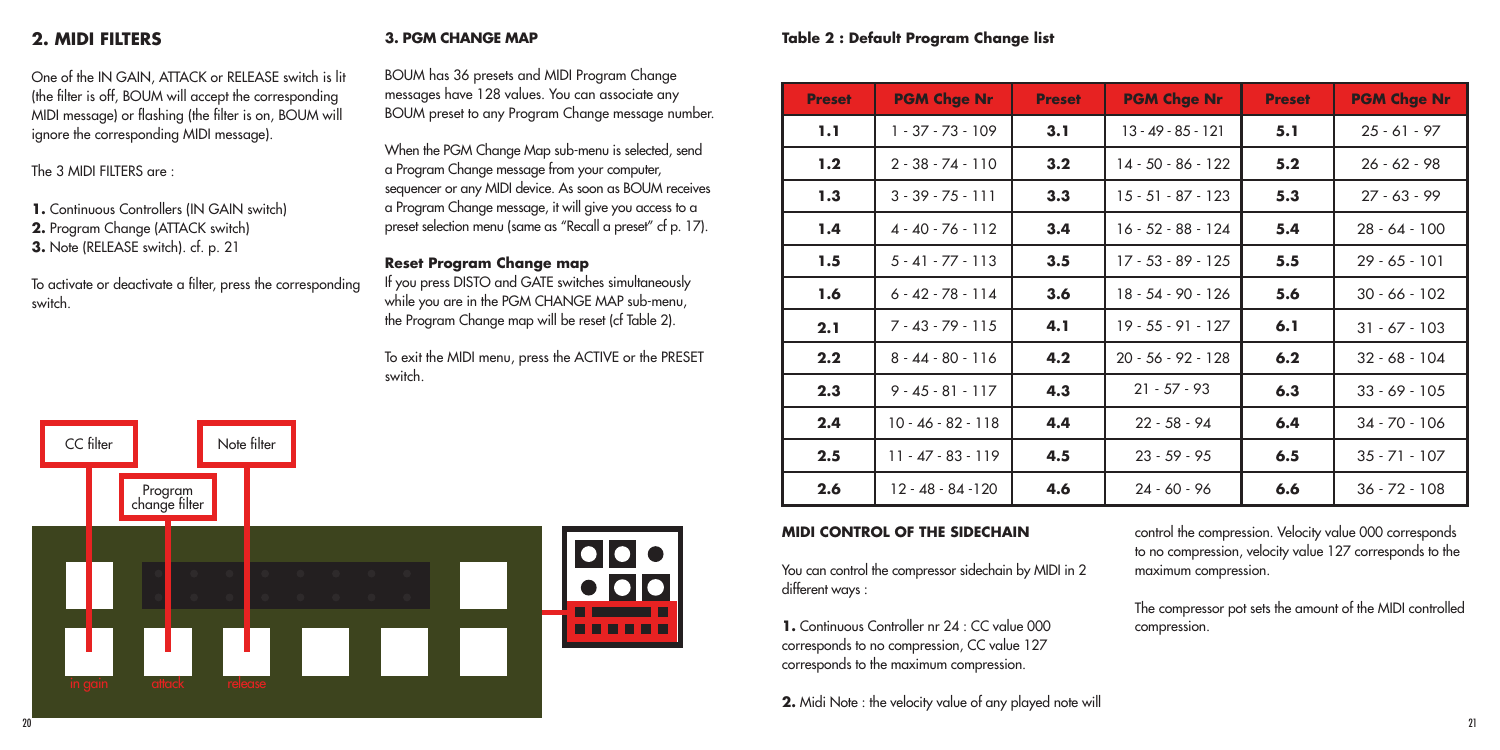| Param             | <b>CC</b> |
|-------------------|-----------|
| Compressor        | 12        |
| Drive             | $13\,$    |
| Mix               | 14        |
| Hi Cut            | $15$      |
| Level             | 16        |
| Active            | $17\,$    |
| In Gain           | $18\,$    |
| Attack            | 19        |
| Release           | 20        |
| Lo Cut            | 21        |
| Disto             | 22        |
| Gate              | 23        |
| Sidechain control | $24$      |

## **VU METER / GAIN REDUCTION DISPLAY**

The 8 LEDs of the upper line act as a signal input VU-meter. The 8 LEDs of the lower line display the gain reduction of the compressor.



**Gain reduction**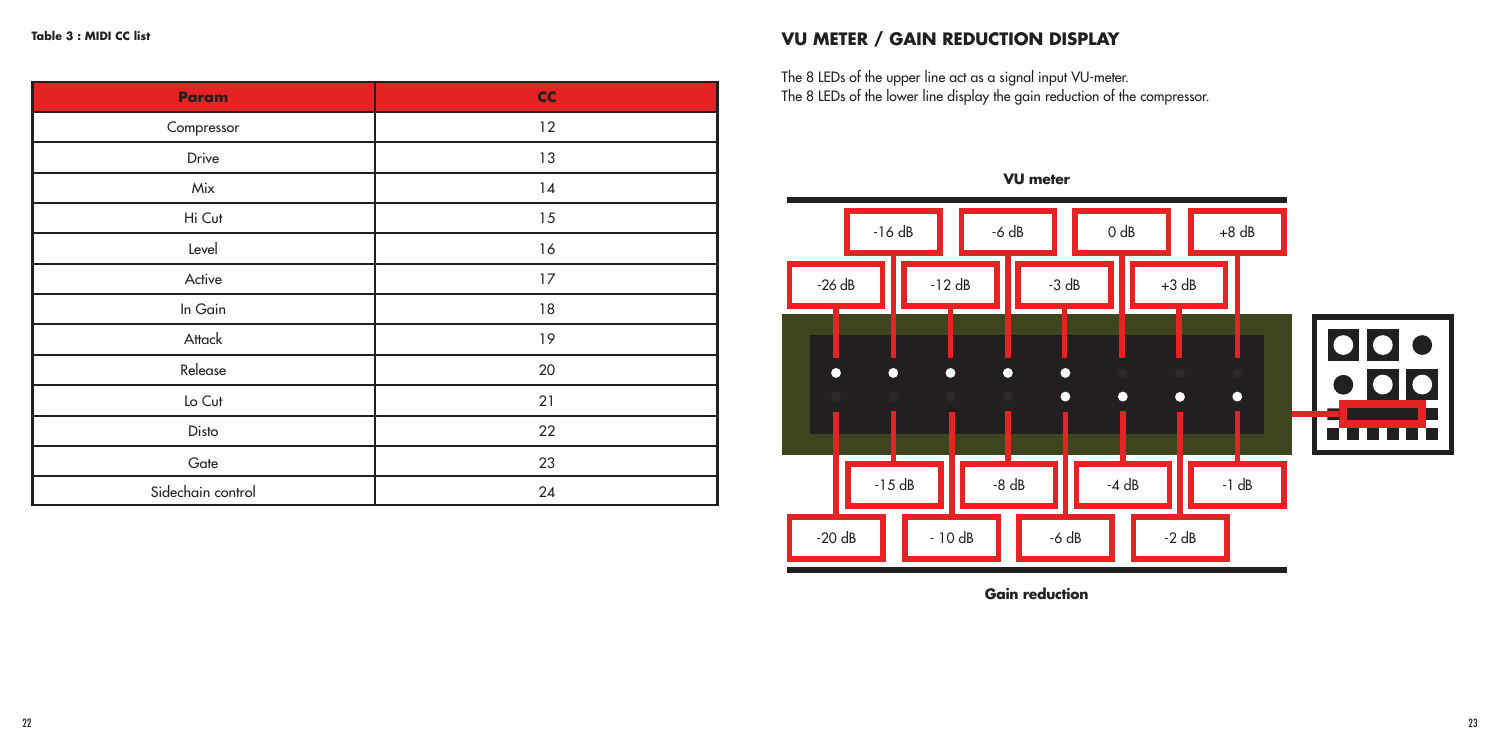#### **Note about noise**

BOUM is a high gain device (up to 75 dB depending on the pots positions and distortion settings). With maximum In Gain and Fuzz distortion altogether, some extreme settings of the Compressor, Drive, Hi Cut and Level pots may lead to a certain amount of noise.

Even with its carefully designed low-noise circuits, BOUM can produce internal noise, but also amplify incoming noise. If you experienced too much noise under certain circumstances, first disconnect the input jack(s) to evaluate the noise coming from the source and the noise coming from BOUM itself.

Sometimes you can reduce the noise from your source with simple actions. For instance, depending on the machine, it could be turning the level up, disconnect or mute unused effects, oscillators or tracks, use a better power supply…

You can also use the included noise gate, but it's always better to reduce the noise from the source.

## **SPECIFICATIONS**

# **Inputs**

Connectors : 1/4" phone jacks Input type : single ended Impedance : 1 MOhm  $Max input level : +20 dbu (@ 1% THD+N)$ 

**Sidechain input:** 1/8" mono jack

#### **Outputs**

Connectors : 1/4" phone jacks Output type : single ended Impedance : 100 Ohm  $Max$  output level :  $+20$  dBu

## **Dry signal specifcations**

 $THD+N: 0.025 %$  @ 1 kHz (20 Hz - 20 kHz, 0 dBu) Frequency response : - 0.005 dBu @ 20 Hz - 0.004 dBu @ 20 Hz Dynamic range : 108 dB

| Wet signal specifications                     |                    |  |
|-----------------------------------------------|--------------------|--|
| (no compression, boost mode, minimum drive) : |                    |  |
| $THD + N$ :                                   | 0.038%             |  |
|                                               | (@ 1 kHz, 0 dBu)   |  |
| Frequency response :                          | - 0.78 dBu @ 20 Hz |  |

 + 0.69 dBu @ 20 kHz Dynamic range : 89 dB

#### **General**

Dimensions  $145 \times 145 \times 65$  mm Weight :  $762 g$ 

#### **Power supply**

Input : 100 to 240 VAC 50 to 60 Hz, 0.6 Amp Output :  $+15 \text{ VDC}, 1 \text{ Amp},$  center positive Dimensions :  $74 \times 43 \times 35$  mm Weight :  $165 g$ 

#### **DUE TO CONTINUOUS PRODUCT IMPROVEMENT, THESE SPECIFICATIONS ARE SUBJECT TO CHANGE WITHOUT NOTICE.**

#### **Reset**

If you want to restore the default system settings, power up BOUM while pressing the ACTIVE and IN GAIN switches.

The ACTIVE and IN GAIN switches are lit and the 16 LEDS will display a little animation for 3 seconds.

If you want to restore the 12 Factory Presets, power up BOUM while pressing the PRESET and GATE switches.

The PRESET and GATE switches are lit and the 16 LEDS will display a little animation for 10 seconds.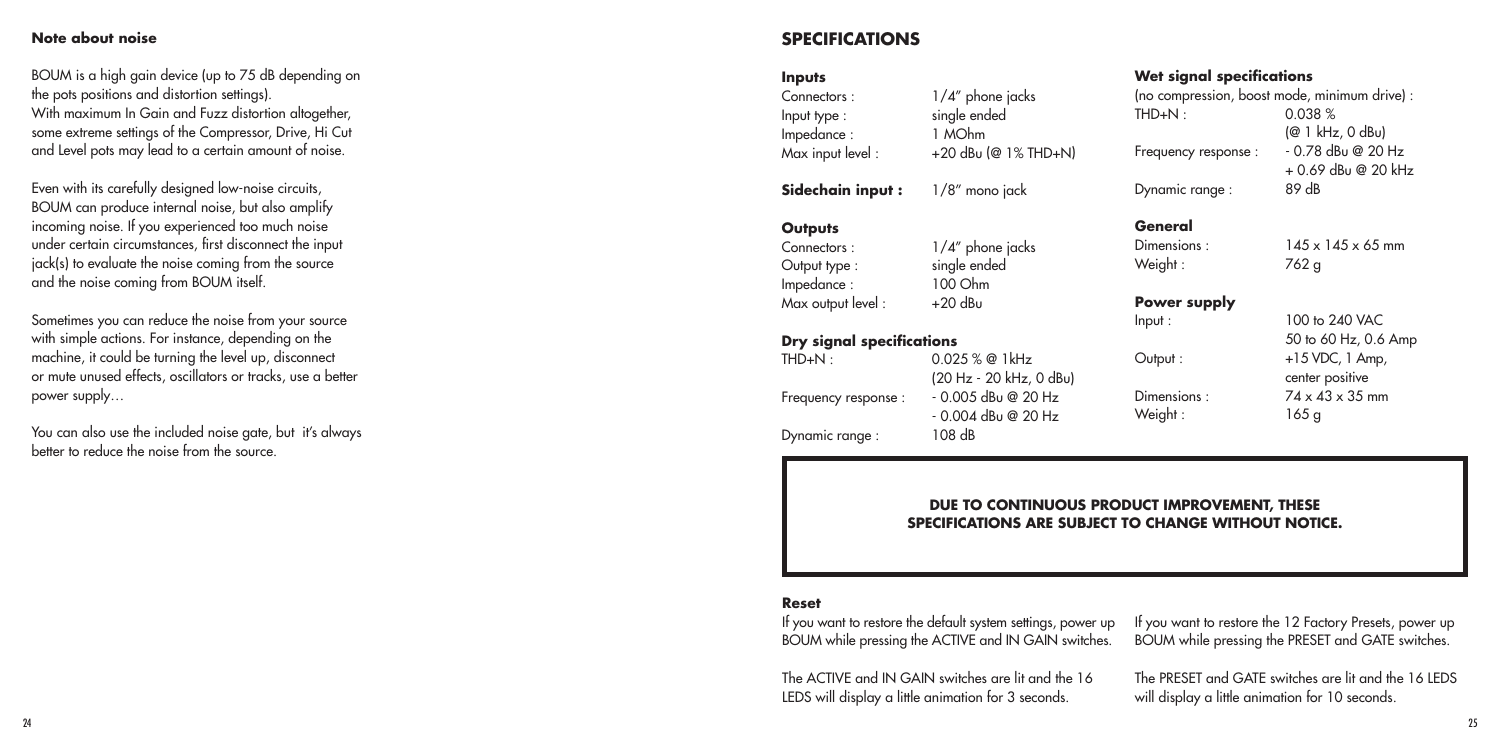#### **SHORTCURTS SUMMARY**



#### **ARTWORK : H5 (P. MANAS & L. HOUPLAIN). ILLUSTRATIONS : PIERRE MANAS.**

**BOUM USER MANUAL - OTO MACHINES SARL 27 BOULEVARD SAINT MARTIN, 75003 PARIS FRANCE +33 (0)1 75 50 61 04**

 $26$